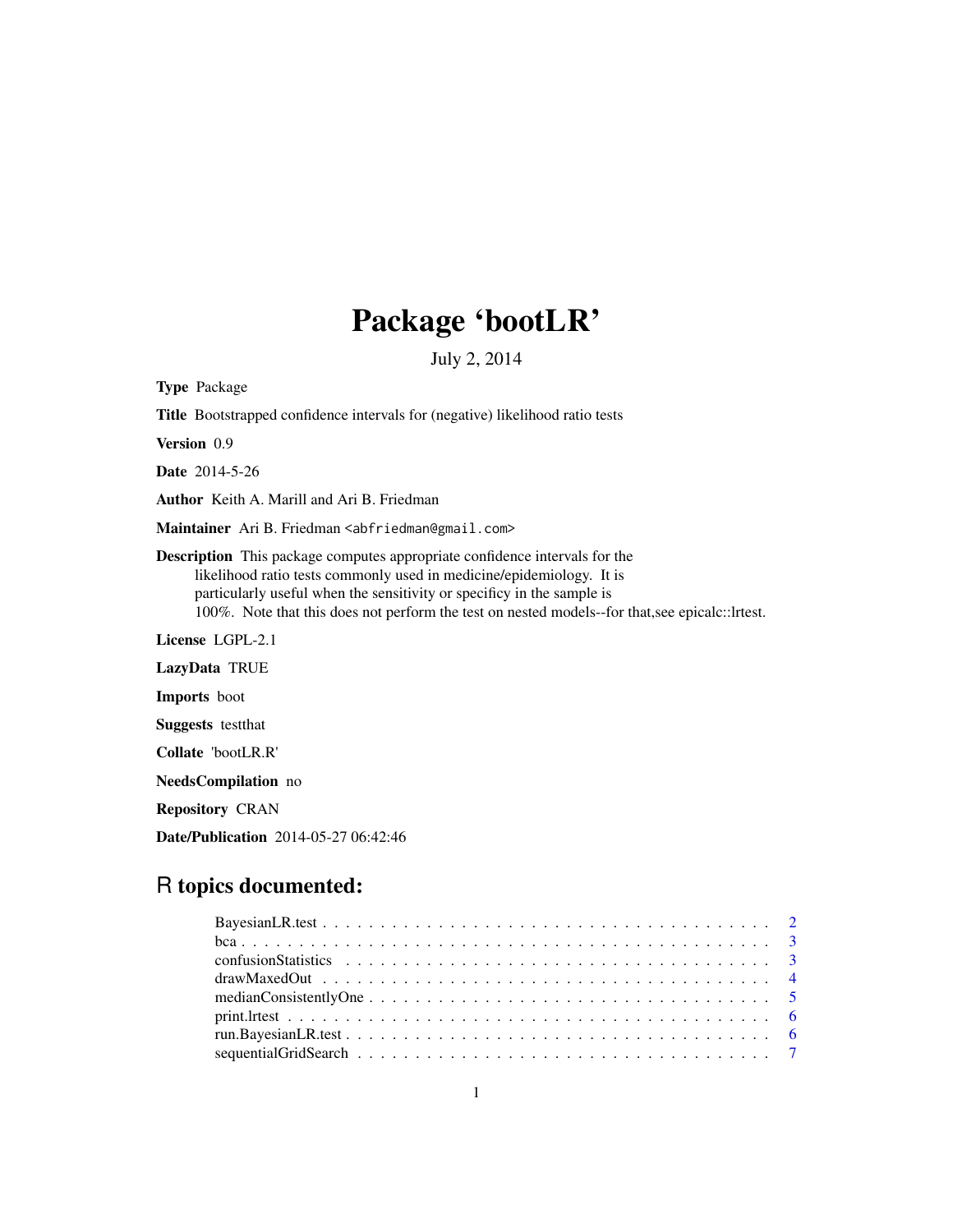#### <span id="page-1-0"></span>**Index** [9](#page-8-0)

BayesianLR.test *Compute the (positive/negative) likelihood ratio with appropriate, bootstrapped confidence intervals*

#### Description

Compute the (positive/negative) likelihood ratio with appropriate, bootstrapped confidence intervals. A standard bootstrapping approach is used for sensitivity and specificity, results are combined, and then 95 are determined. For the case where sensitivity or specificity equals zero or one, an appropriate bootstrap sample is generated and then used in subsequent computations.

#### Usage

BayesianLR.test(truePos, totalDzPos, trueNeg, totalDzNeg,  $R = 5 * 10<sup>4</sup>$ , verbose = FALSE, parameters =  $list(shrink = 5, tol = 5e-04, nEach = 80)$ ,  $maxTries = 20, ...$ 

#### Arguments

| truePos    | The number of true positive tests.                                                                                                                                                                                    |
|------------|-----------------------------------------------------------------------------------------------------------------------------------------------------------------------------------------------------------------------|
| totalDzPos | The total number of positives ("sick") in the population.                                                                                                                                                             |
| trueNeg    | The number of true negatives in the population.                                                                                                                                                                       |
| totalDzNeg | The total number of negatives ("well") in the population.                                                                                                                                                             |
| R          | is the number of replications in each round of the bootstrap (has been tested at<br>$50,000$ or greater).                                                                                                             |
| verbose    | Whether to display internal operations as they happen.                                                                                                                                                                |
| parameters | List of control parameters (shrink, tol, nEach) for sequential grid search.                                                                                                                                           |
| maxTries   | Each time a run fails, BayesianLR test will back off on the parameters and try<br>again. maxTries specifies the number of times to try before giving up. If you<br>can't get it to converge, try setting this higher. |
| $\cdot$    | Arguments to pass along to boot.ci for the BCa confidence intervals.                                                                                                                                                  |
|            |                                                                                                                                                                                                                       |

#### Details

If the denominator is 0, calculations are inverted until the final result.

#### Value

An object of class lrtest.

#### Note

This algorithm utilizes a sequential grid search. You'll either need a fast computer or substantial patience for certain combinations of inputs.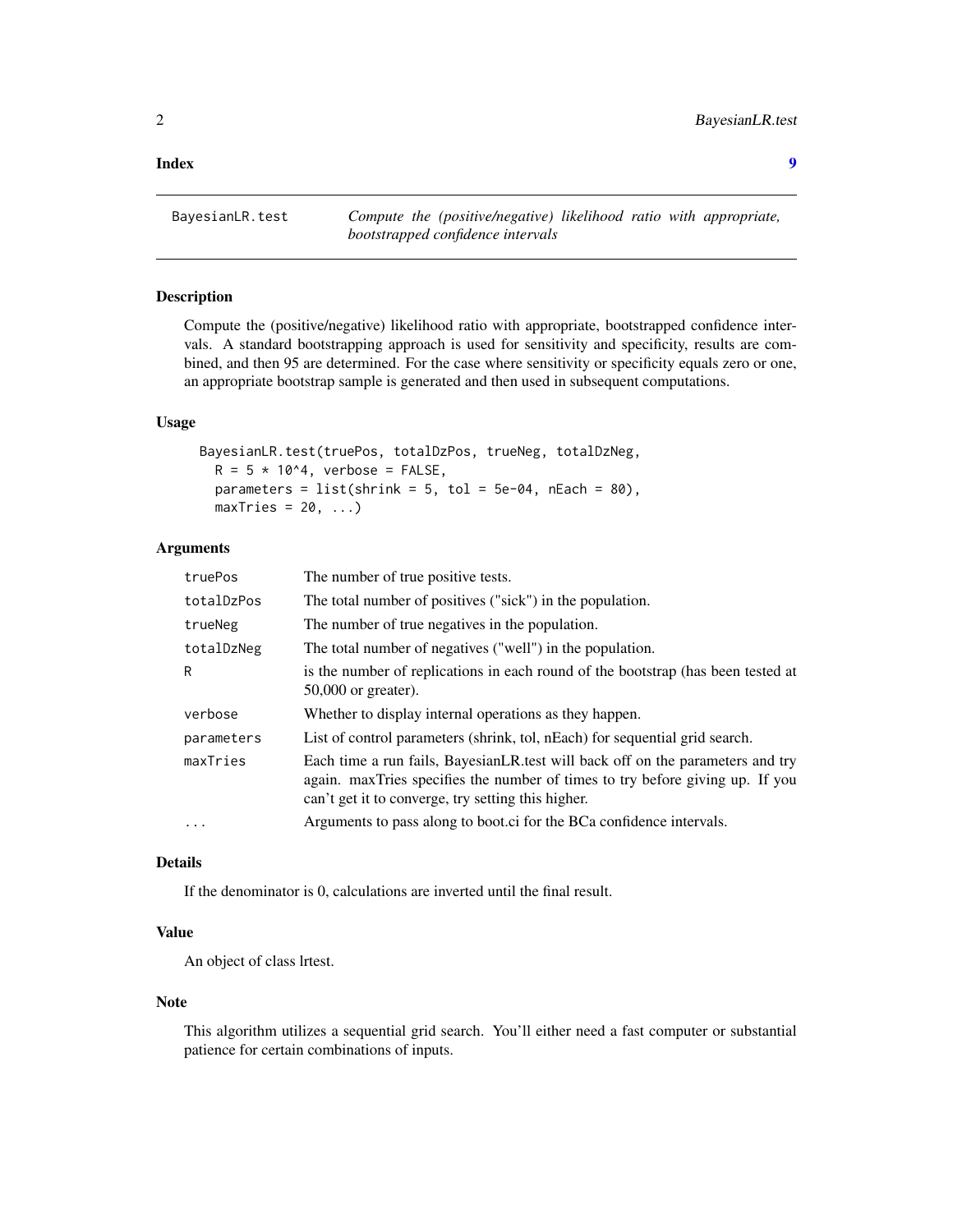<span id="page-2-0"></span>bca 3

#### Examples

```
blrt <- BayesianLR.test( truePos=100, totalDzPos=100, trueNeg=60, totalDzNeg=100 )
blrt
summary(blrt)
## Not run:
BayesianLR.test( truePos=98, totalDzPos=100, trueNeg=60, totalDzNeg=100 )
BayesianLR.test( truePos=60, totalDzPos=100, trueNeg=100, totalDzNeg=100 )
BayesianLR.test( truePos=60, totalDzPos=100, trueNeg=99, totalDzNeg=100 )
# Note the argument names are not necessary if you specify them in the proper order:
BayesianLR.test( 60, 100, 50, 50 )
# You can specify R= to increase the number of bootstrap replications
BayesianLR.test( 60, 100, 50, 50, R=10000 )
## End(Not run)
```
bca *Internal function to analyze LR bootstrap finding median, and standard and BCa percentile 95 To obtain bca CI on a non-boot result, use a dummy boot. and replace t and t0 with the results of interest.*

#### Description

Internal function to analyze LR bootstrap finding median, and standard and BCa percentile 95 on a non-boot result, use a dummy boot. and replace t and t0 with the results of interest.

#### Usage

 $bca(t, t0, \ldots)$ 

#### Arguments

| $^{\rm t}$ | The vector to obtain a BCa bootstrap for (e.g. nlr). |
|------------|------------------------------------------------------|
| t0         | The central value of the vector (e.g. the).          |
| $\cdot$    | Pass-alongs to boot.ci.                              |

| confusionStatistics | Compute sensitivity, specificity, positive likelihood ratio, negative like- |
|---------------------|-----------------------------------------------------------------------------|
|                     | lihood ratio for a single $2x2$ table                                       |

#### Description

Compute sensitivity, specificity, positive likelihood ratio, negative likelihood ratio for a single 2x2 table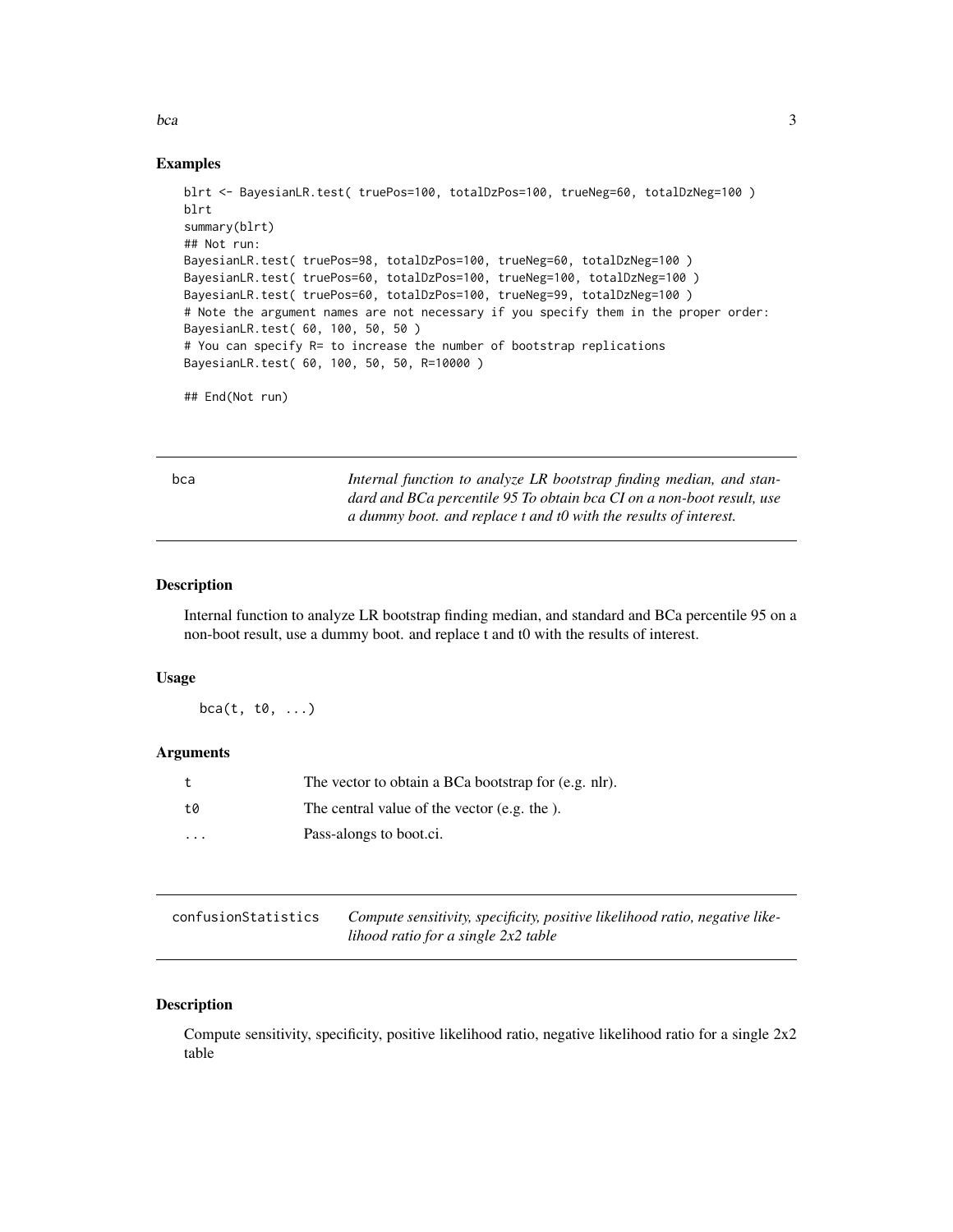#### Usage

```
confusionStatistics(truePos, totalDzPos, trueNeg,
 totalDzNeg)
```
#### Arguments

| truePos    | The number of true positive tests.                        |
|------------|-----------------------------------------------------------|
| totalDzPos | The total number of positives ("sick") in the population. |
| trueNeg    | The number of true negatives in the population.           |
| totalDzNeg | The total number of negatives ("well") in the population. |

#### Value

A one-row matrix containing sensitivity, specificity, posLR, negLR results.

#### References

Deeks JJ, Altman DG. BMJ. 2004 July 17; 329(7458): 168-169.

#### Examples

```
## Not run:
confusionStatistics( 25, 50, 45, 75 )
```
## End(Not run)

| drawMaxedOut | Internal function to draw a set of sensitivities or specificities This is |
|--------------|---------------------------------------------------------------------------|
|              | intended for the case where testPos $=$ totalDzPos or testNeg $=$ to-     |
|              | talDzNeg.                                                                 |
|              |                                                                           |

#### Description

Internal function to draw a set of sensitivities or specificities This is intended for the case where testPos == totalDzPos or testNeg == totalDzNeg.

#### Usage

```
drawMaxedOut(n, R, verbose,
 parameters = list(shrink = 5, tol = 5e-04, nEach = 80)
```
#### Arguments

| n          | The total number of positives/negatives in the population.                                                |
|------------|-----------------------------------------------------------------------------------------------------------|
| R.         | is the number of replications in each round of the bootstrap (has been tested at<br>$50,000$ or greater). |
| verbose    | Whether to display internal operations as they happen.                                                    |
| parameters | List of control parameters (shrink, tol, nEach) for sequential grid search.                               |

<span id="page-3-0"></span>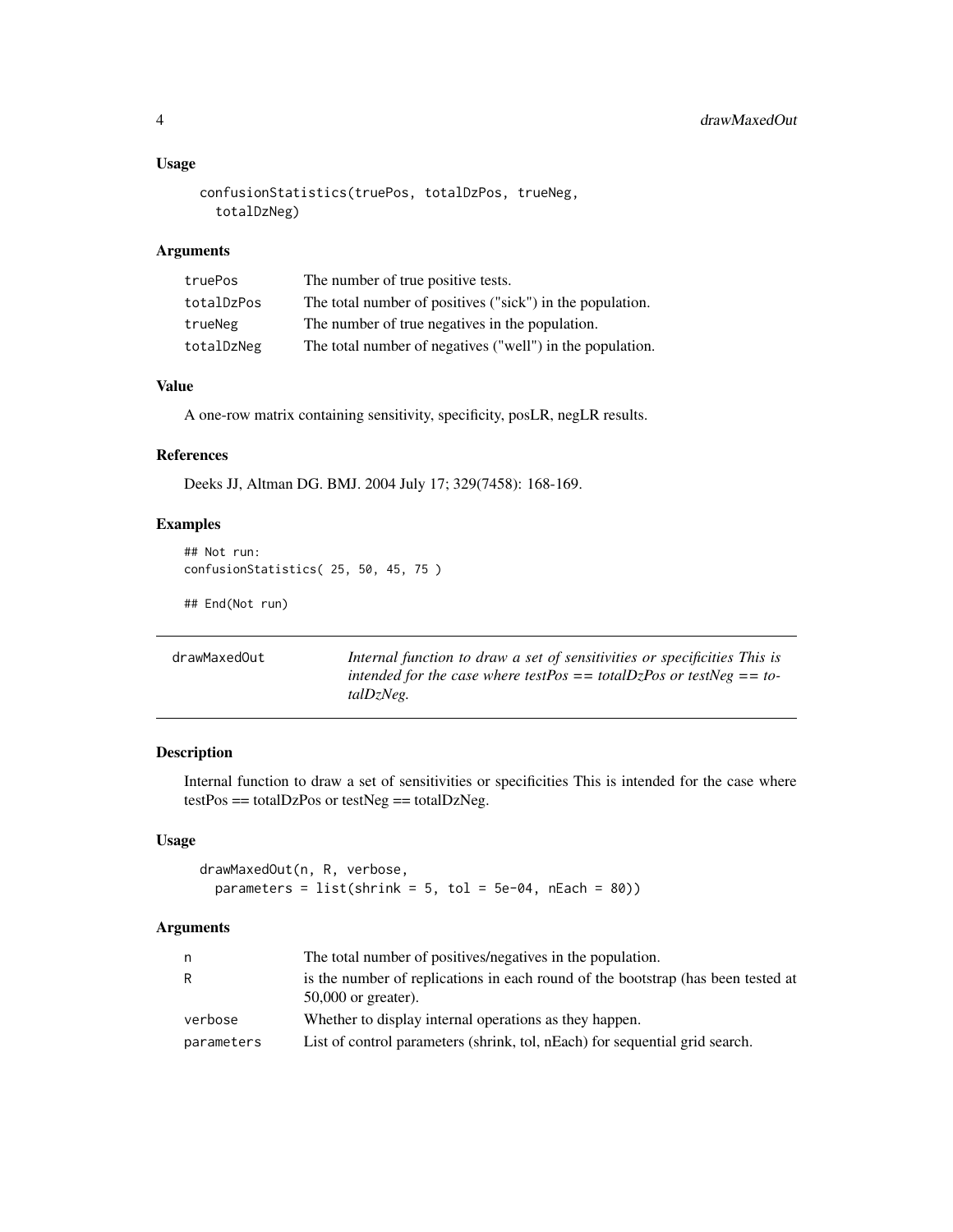<span id="page-4-0"></span>medianConsistentlyOne *Find the lowest population probability whose median is consistently one This is the lowest estimate for Sens that is consistently (over 5 runs) most likely to yield a sample estimate that is all 1's (e.g. 100/100, etc.).*

#### Description

Find the lowest population probability whose median is consistently one This is the lowest estimate for Sens that is consistently (over 5 runs) most likely to yield a sample estimate that is all 1's (e.g. 100/100, etc.).

#### Usage

```
medianConsistentlyOne(pr, size, R, nConsistentRuns = 5,
 warn = TRUE)
```
#### Arguments

| рr              | Probability input.                                           |
|-----------------|--------------------------------------------------------------|
| size            | Number of trials.                                            |
| R               | number of bootstrap replications.                            |
| nConsistentRuns |                                                              |
|                 | Number of runs that all have to be identical to return TRUE. |
| warn            | Warn if searching outside of the range $c(0,1)$ .            |

#### Value

Boolean of length one (TRUE or FALSE).

#### Examples

```
## Not run:
prs <- seq(.990,.995,.0001)
bools <- sapply( prs, medianConsistentlyOne, size=truePos, R=R )
data.frame( prs, bools )
## End(Not run)
```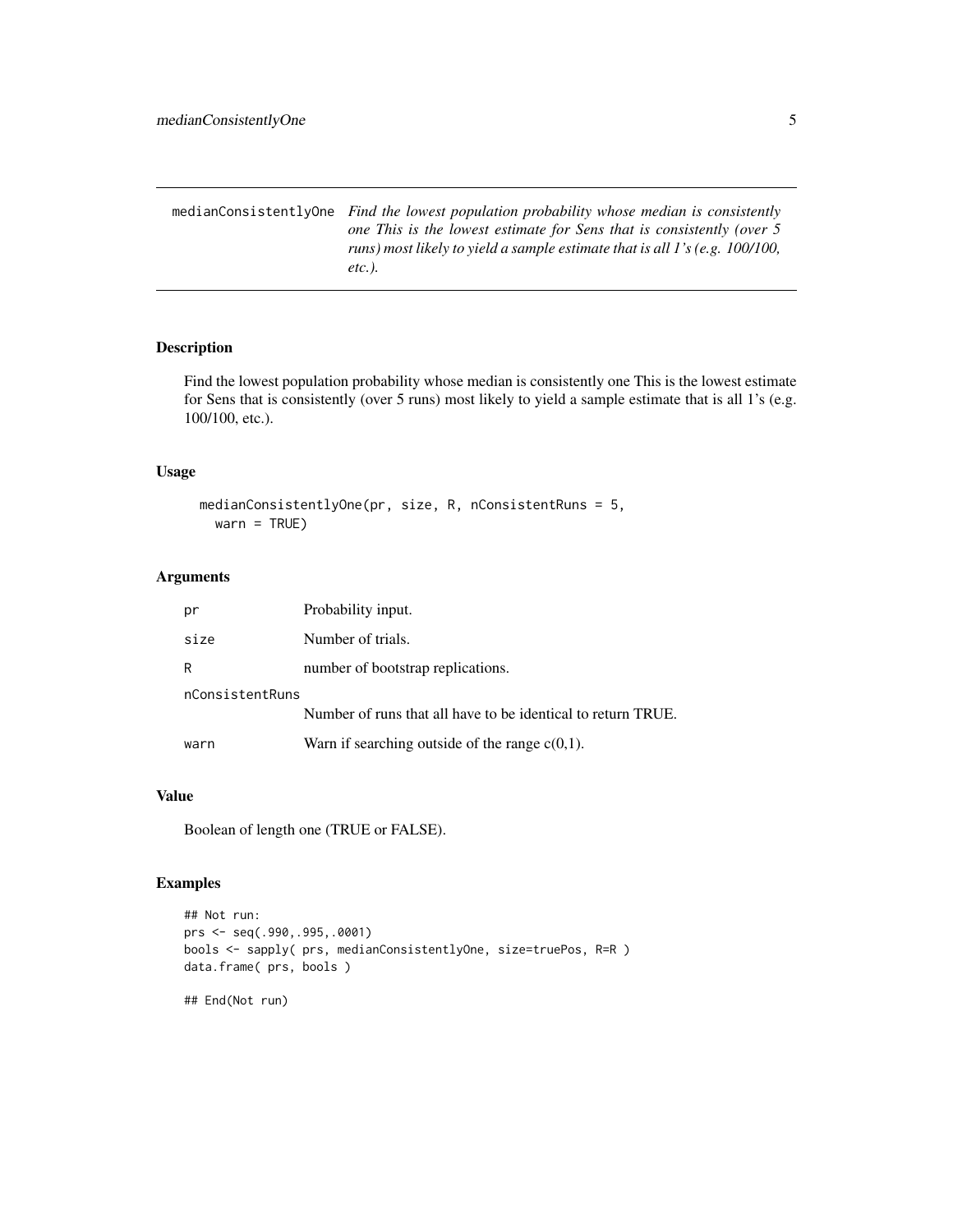<span id="page-5-0"></span>print.lrtest *Prints results from the BayesianLR.test As is typical for R, this is run automatically when you type in an object name, and is typically not run directly by the end-user.*

#### Description

Prints results from the BayesianLR.test As is typical for R, this is run automatically when you type in an object name, and is typically not run directly by the end-user.

#### Usage

## S3 method for class 'lrtest'  $print(x, \ldots)$ 

#### Arguments

|          | The Irtest object created by BayesianLR test. |
|----------|-----------------------------------------------|
| $\cdots$ | Pass-alongs (currently ignored).              |

#### Value

Returns x unaltered.

run.BayesianLR.test *The actual function that does the running (BayesianLR.test is now a wrapper that runs this with ever-looser tolerances)*

#### Description

The actual function that does the running (BayesianLR.test is now a wrapper that runs this with ever-looser tolerances)

#### Usage

```
run.BayesianLR.test(truePos, totalDzPos, trueNeg,
 totalDzNeg, R = 5 * 10^4, verbose = FALSE,
 parameters = list(shrink = 5, tol = 5e-04, nEach = 80),
  ...)
```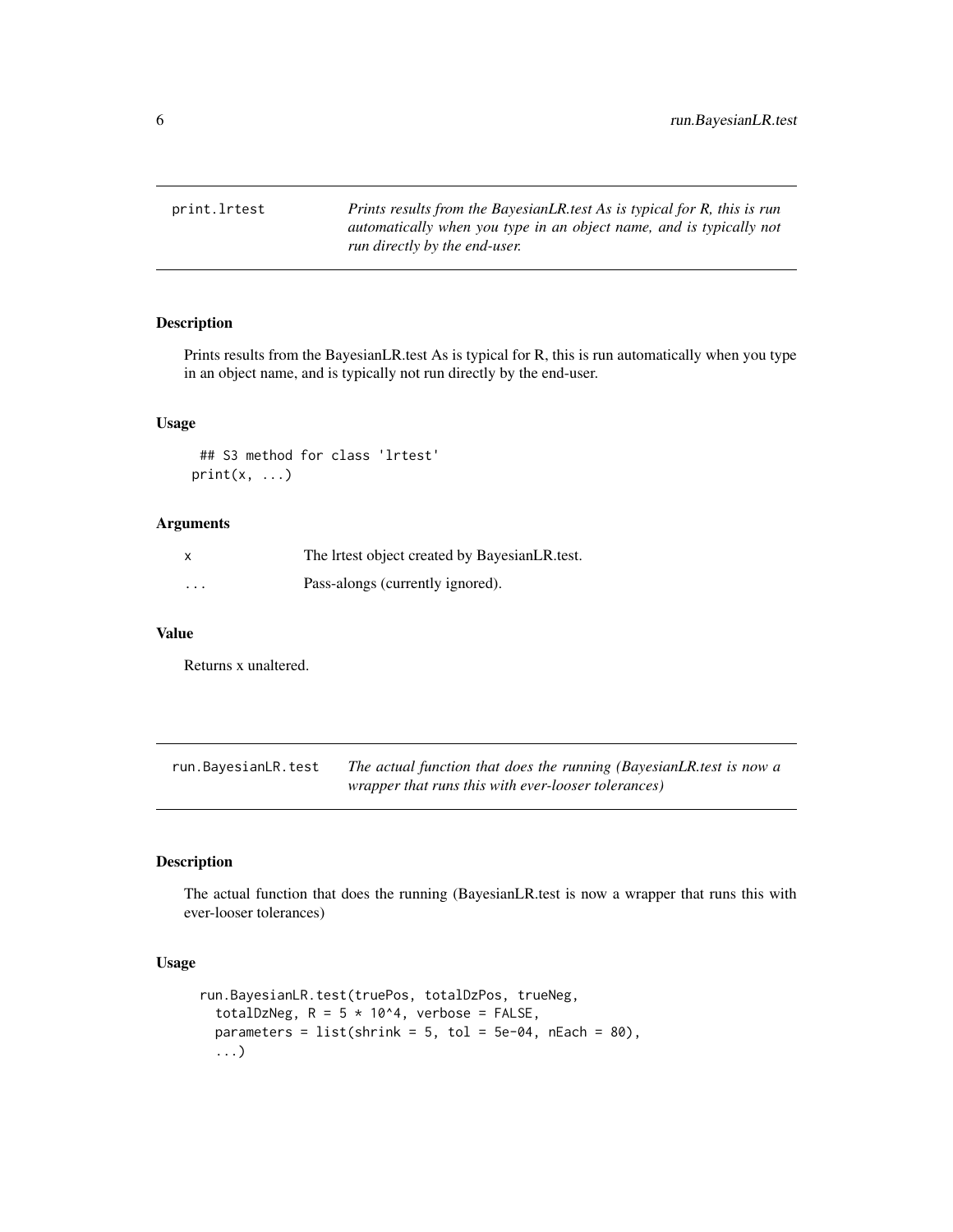#### <span id="page-6-0"></span>Arguments

| truePos    | The number of true positive tests.                                                                        |
|------------|-----------------------------------------------------------------------------------------------------------|
| totalDzPos | The total number of positives ("sick") in the population.                                                 |
| trueNeg    | The number of true negatives in the population.                                                           |
| totalDzNeg | The total number of negatives ("well") in the population.                                                 |
| R          | is the number of replications in each round of the bootstrap (has been tested at<br>$50,000$ or greater). |
| verbose    | Whether to display internal operations as they happen.                                                    |
| parameters | List of control parameters (shrink, tol, nEach) for sequential grid search.                               |
| .          | Arguments to pass along to boot.ci for the BCa confidence intervals.                                      |

#### Value

An object of class lrtest.

| sequentialGridSearch Optimize a function returning a single numeric value subject to a |
|----------------------------------------------------------------------------------------|
| boolean constraint Utilizes a naive recursive grid search.                             |

#### Description

Optimize a function returning a single numeric value subject to a boolean constraint Utilizes a naive recursive grid search.

#### Usage

```
sequentialGridSearch(f, constraint, bounds, nEach = 40,
 shrink = 10, tol = .Machine$double.eps^0.5,
 verbose = FALSE, ...)
```
#### Arguments

| $\mathsf{f}$ | Function to be minimized: takes a single numeric value and returns a single<br>numeric value.                                                         |
|--------------|-------------------------------------------------------------------------------------------------------------------------------------------------------|
| constraint   | Function of a single variable returning a single boolean value (must be TRUE to<br>be at the optimum).                                                |
| bounds       | A numeric vector of length two which are the upper and lower bounds of the<br>input to try.                                                           |
| nEach        | Number of points n each round of grid searching to use.                                                                                               |
| shrink       | Factor indicating how much (1/shrink) to narrow the search width by each round;<br>highly recommended that shrink is at least half the size of nEach. |
| tol          | The tolerance (epsilon).                                                                                                                              |
| verbose      | Whether to display verbose output.                                                                                                                    |
| $\ddotsc$    | Arguments to pass along to constraint.                                                                                                                |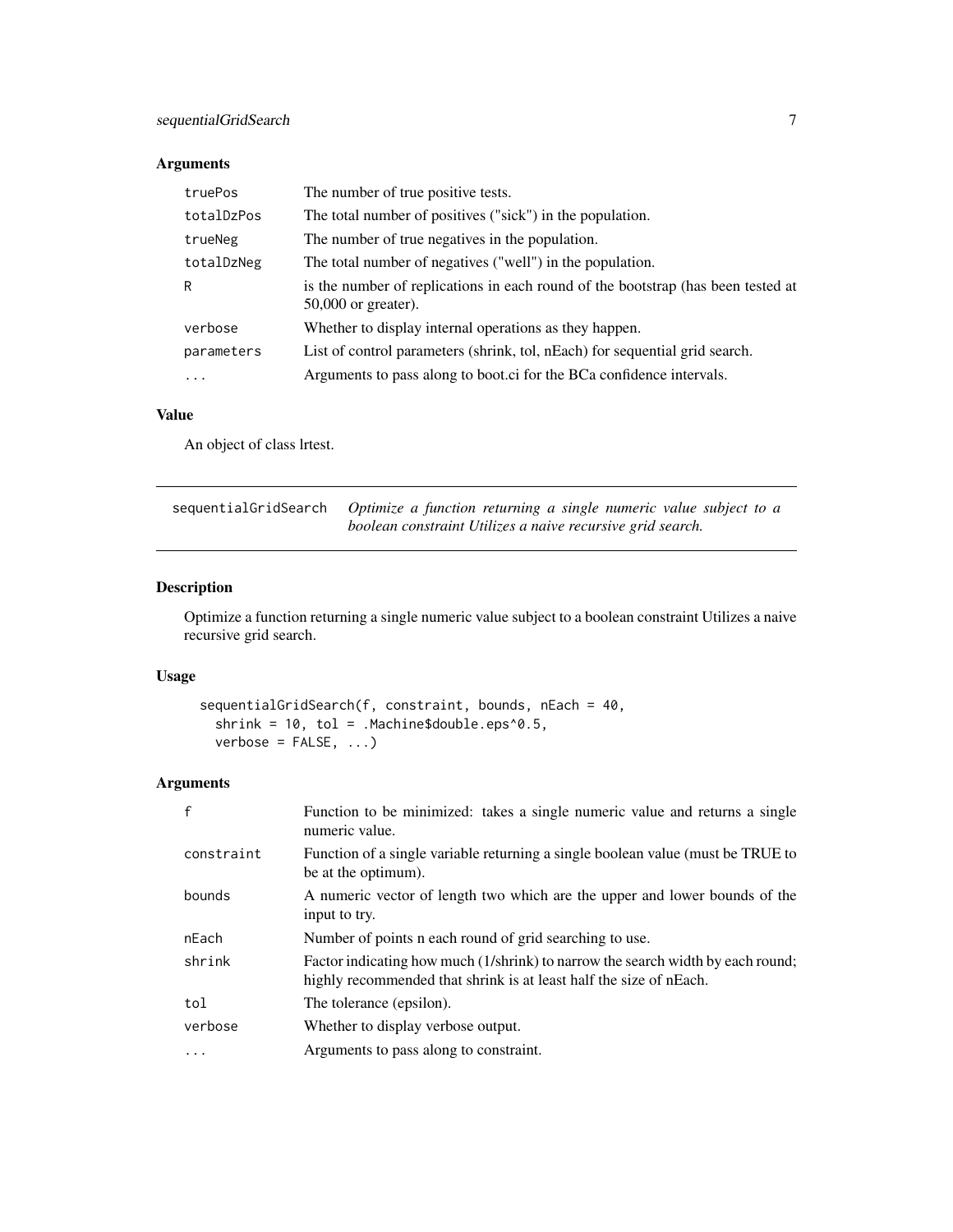#### Value

The optimized input value (numeric).